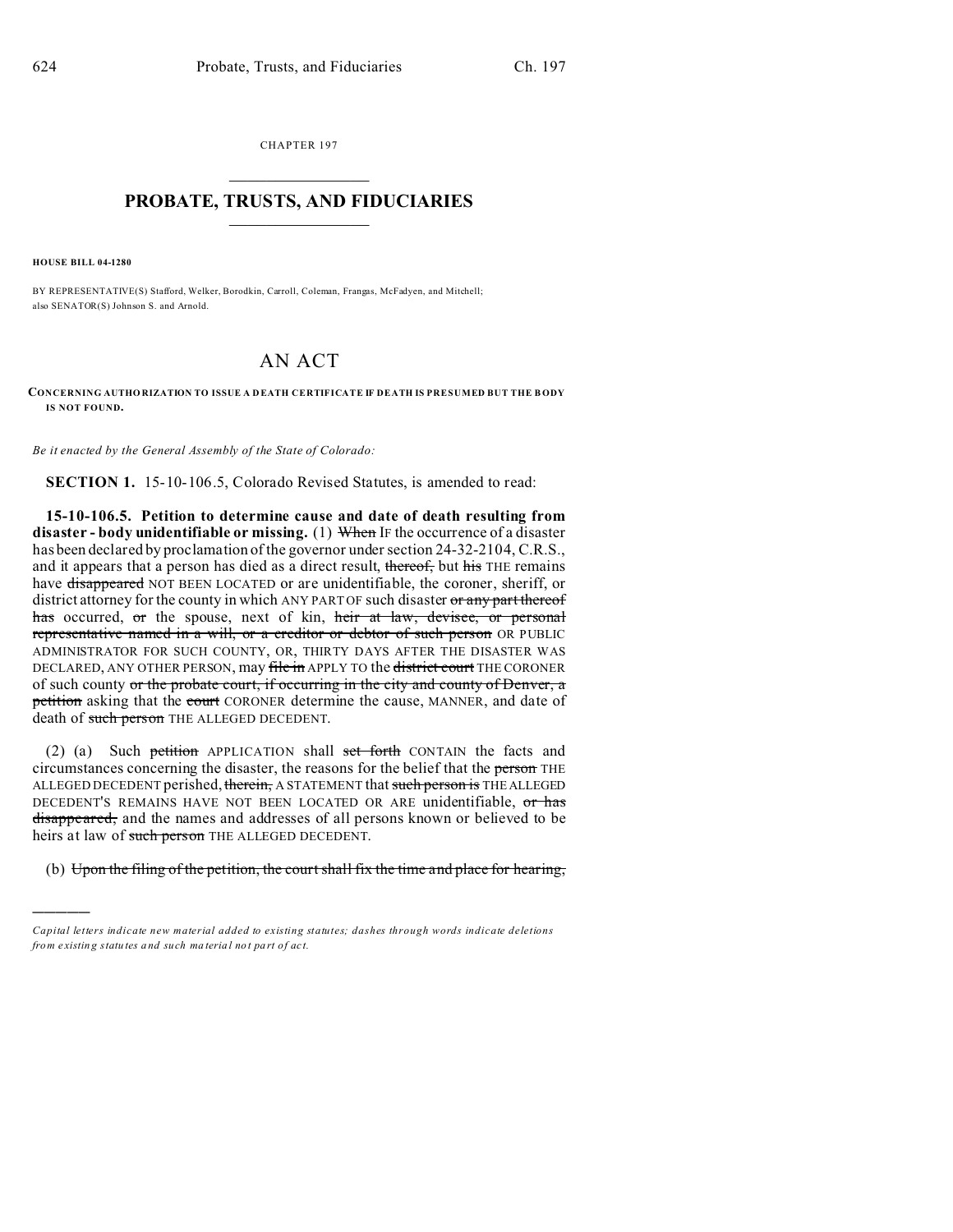and the petitioner shall cause notice thereof to be given pursuant to section 15-10-401. THE APPLICATION SHALL CONTAIN AN AFFIDAVIT IN WHICH THE APPLICANT STATES THE FOLLOWING INFORMATION TO THE EXTENT OF THE APPLICANT'S PERSONAL KNOWLEDGE, INFORMATION, AND BELIEF:

(I) THE FULL NAME OF THE ALLEGED DECEDENT;

(II) THE ALLEGED DECEDENT'S RESIDENTIAL ADDRESS, INCLUDING CITY, COUNTY, AND ZIP CODE;

(III) THE ALLEGED DECEDENT'S DATE AND PLACE OF BIRTH;

(IV) THE ALLEGED DECEDENT'S SEX, RACE, ETHNICITY, AND SOCIAL SECURITY NUMBER;

(V) THE FULL NAMES OF THE ALLEGED DECEDENT'S PARENTS AND THE MOTHER'S MAIDEN NAME;

(VI) THE APPLICANT'S NAME, ADDRESS, TELEPHONE NUMBER, AND RELATIONSHIP TO THE ALLEGED DECEDENT;

(VII) THE IDENTIFICATION NUMBER OF ANY MISSING PERSON REPORT FILED CONCERNING THE ALLEGED DECEDENT;

(VIII) THE DATE AND TIME OF THE APPLICANT'S LAST CONTACT WITH THE ALLEGED DECEDENT AND A DESCRIPTION OF THAT CONTACT;

(IX) THE BASIS FOR THE BELIEF THAT THE ALLEGED DECEDENT WAS PHYSICALLY PRESENT AT THE TIME AND PLACE OF AN OCCURRENCE DECLARED UNDER SECTION 24-32-2104, C.R.S.;

(X) A DESCRIPTION OF THE EFFORTS UNDERTAKEN BY THE APPLICANT, AND EFFORTS THE APPLICANT KNOWS OTHERS TO HAVE UNDERTAKEN, TO LOCATE OR IDENTIFY THE ALLEGED DECEDENT;

(XI) WHETHER THE ALLEGED DECEDENT SERVED IN THE ARMED FORCES OF THE UNITED STATES AND, IF SO, THE BRANCH AND DATES OF SERVICE;

(XII) IF THE ALLEGED DECEDENT WAS EMPLOYED, THE NAME OF THE ALLEGED DECEDENT'S EMPLOYER AND THE EMPLOYER'S ADDRESS AND TELEPHONE NUMBER; AND

(XIII) THE ALLEGED DECEDENT'S MARITAL STATUS, THE NAME OF SPOUSE, AND WIFE'S MAIDEN NAME, IF APPLICABLE.

(c) At the hearing upon the petition, the court upon its own motion may, and upon motion of any interested party shall, impanel a jury as provided by section 15-10-306. THE APPLICANT SHALL PAY AN APPLICATION FEE OF TWENTY-FIVE DOLLARS WHEN FILING THE APPLICATION.

(d) THE CORONER SHALL ASSIGN AN APPLICATION NUMBER TO THE APPLICATION.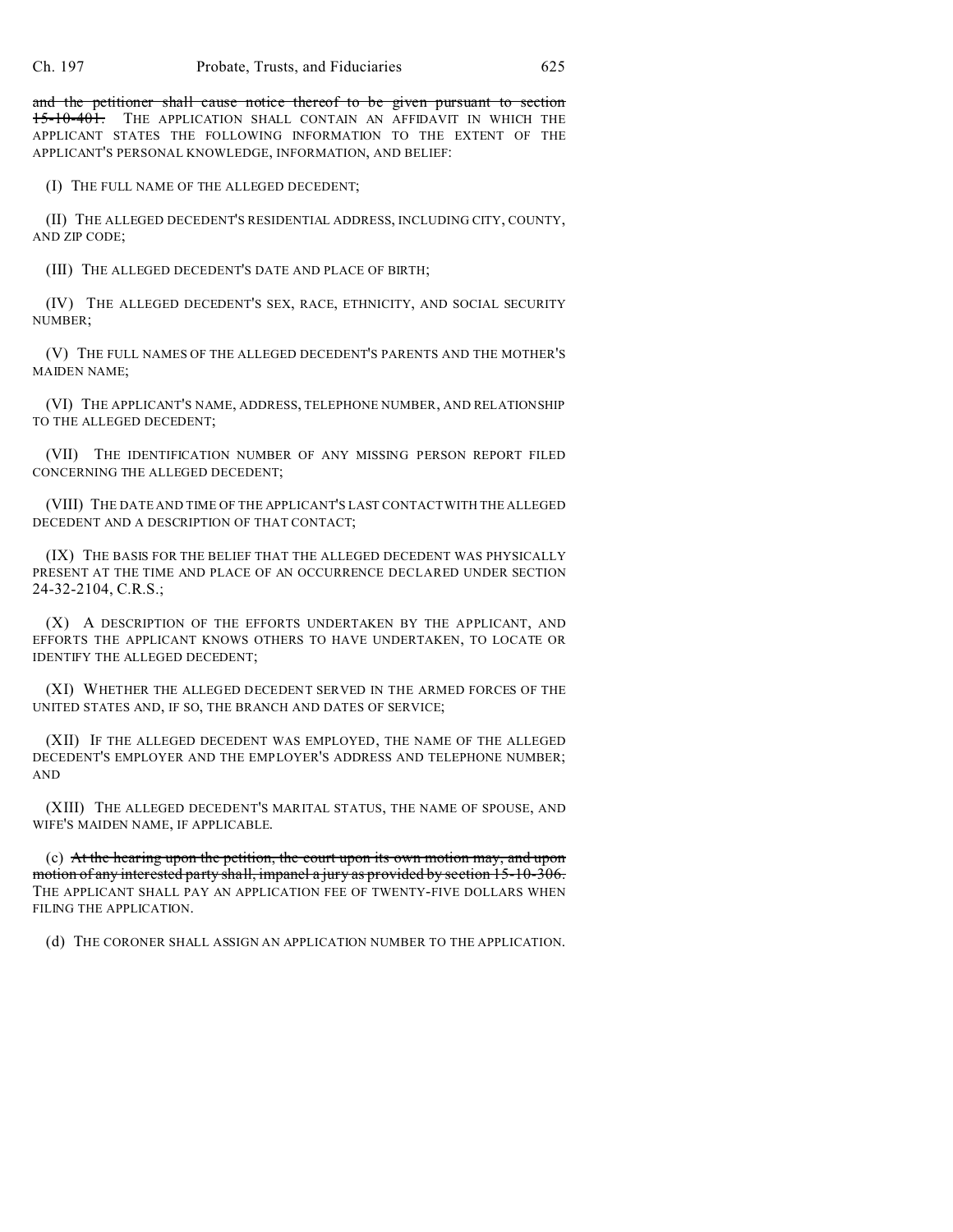(3) If the jury, or the court if there is no jury, CORONER finds from sufficient evidence that a disaster occurred in which such person AND THAT THE ALLEGED DECEDENT named in the petition was killed or APPLICATION may be presumed to have met death DIED, then the court CORONER shall enter an order which shall find the site of the disaster, the date, and, if possible, the time thereof and that such person met death in such disaster ISSUE A CERTIFICATE OF DEATH UNDER THIS SECTION.

(4) A certified copy of such AN order ISSUED PURSUANT TO SUBSECTION (7) OF THIS SECTION shall be sufficient when presented to the coroner or other person acting in his stead PLACE OF THE CORONER for the issuance of a certificate of death under this section.

(5) No petition AN APPLICATION for the finding of death as provided in UNDER this section shall NOT be filed within one year nor later than three FIVE years following the occurrence of THE INITIAL PROCLAMATION OF the disaster.

(6) The provisions of This section shall be applicable APPLY only under the circumstances specified in subsection  $(1)$  of this section. In all other cases and  $\overline{m}$ cases brought under this section in which the court IF THE CORONER finds the evidence insufficient to support the requested order ISSUANCE OF A DEATH CERTIFICATION, the provisions of section 15-10-107 with respect to determination of death and status are applicable APPLY.

(7) IF THE CORONER DENIES OR FAILS TO ACT WITHIN THIRTY DAYS ON AN APPLICATION THAT COMPLIES WITH SUBSECTION (2) OF THIS SECTION, THE APPLICANT MAY FILE A PETITION, IN THE DISTRICT COURT FOR THE COUNTY IN WHICH ANY PART OF THE DISASTER OCCURRED OR IN THE DENVER PROBATE COURT IF ANY PART OF THE DISASTER OCCURRED IN THE CITY AND COUNTY OF DENVER, FOR AN EXPEDITED DETERMINATION OF DEATH IN ACCORDANCE WITH THIS SECTION. IF THE COURT DETERMINES THE ALLEGED DECEDENTDIED, A CERTIFIED COPY OF THE COURT'S ORDER SHALL CONSTITUTE SUFFICIENT EVIDENCE FOR THE CORONER UNDER SUBSECTION (4) OF THIS SECTION.

**SECTION 2.** The introductory portion to 15-10-107 (1) and 15-10-107 (1) (e), Colorado Revised Statutes, is amended to read:

**15-10-107. Evidence of death or status.** (1) In addition to the rules of evidence in courts of general jurisdiction, the following rules relating to a COURT determination of death and status apply:

(e) An individual whose death is not established under paragraphs (a) to (d) of this subsection (1) OR UNDER SECTION 15-10-106.5 who is absent for a continuous period of five years, during which he or she has not been heard from, and whose absence is not satisfactorily explained after diligent search or inquiry, is presumed to be dead. His or her death is presumed to have occurred at the end of the period unless there is sufficient evidence, for determining INCLUDING, WITHOUT LIMITATION, A DETERMINATION UNDER SECTION 15-10-106.5 that death occurred earlier.

**SECTION 3.** 30-10-606 (4), Colorado Revised Statutes, is amended BY THE ADDITION OF A NEW PARAGRAPH to read: